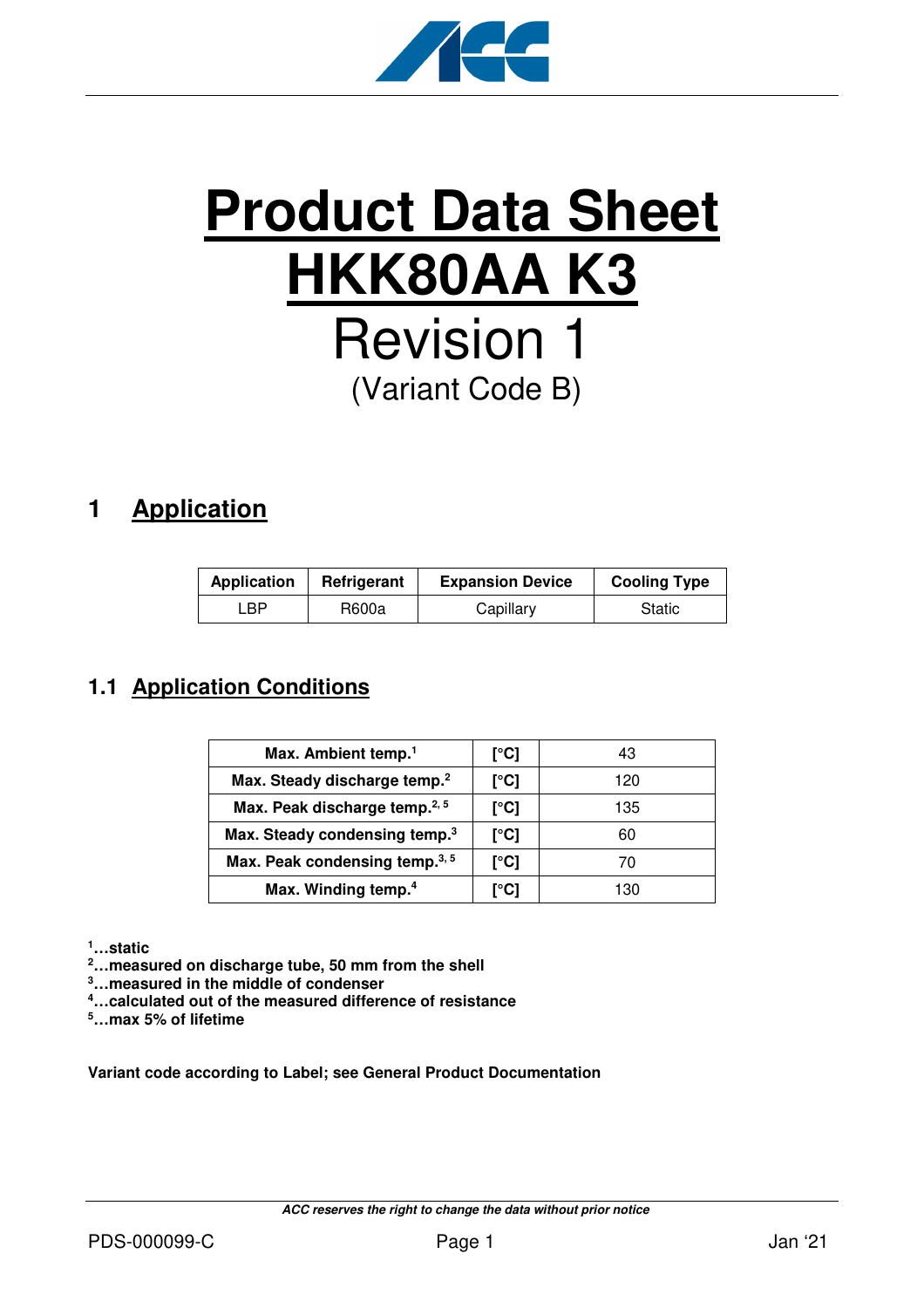

# **2 Mechanical Data**

| <b>Displacement</b>     | [cm <sup>3</sup> ] | 8,1         |
|-------------------------|--------------------|-------------|
| Net Weight <sup>1</sup> | [kg]               | 8,5         |
| Oil Type                |                    | mineral     |
| <b>Oil Charge</b>       | [ml]               | 165         |
| <b>Oil Viscosity</b>    | [cst]              | 5           |
| <b>Suction muffler</b>  |                    | Semi direct |
| <b>Free Gas Volume</b>  | [cm <sup>3</sup> ] | 1540        |
| Length L                | [mm]               | 194,2       |
| Width W                 | [mm]               | 151,5       |
| <b>Height H</b>         | [mm]               | 167         |

**1 ...Compressor without accessories**



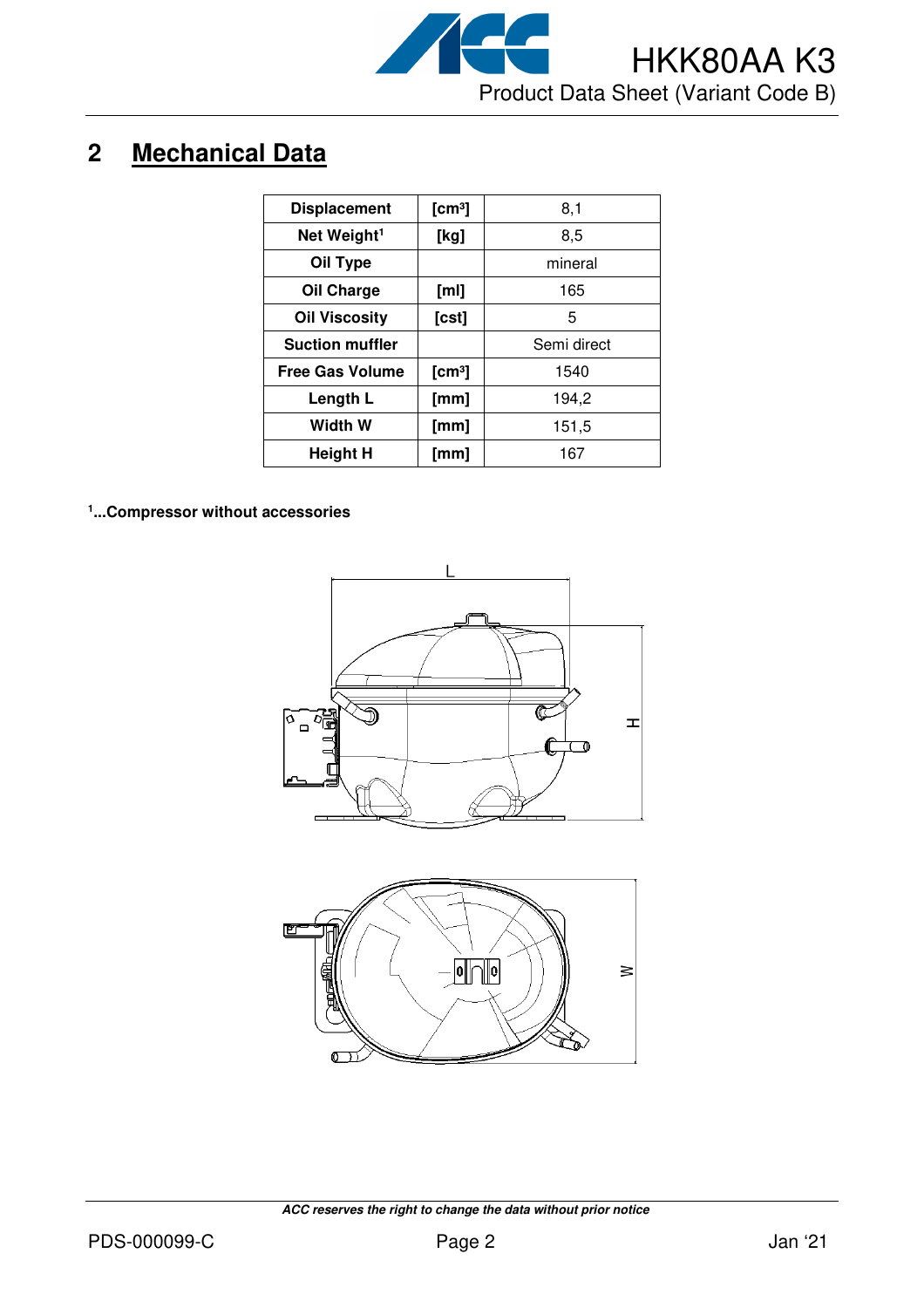

# **3 Electrical Data**

| <b>Power supply</b>                                 | [V]  | $220 - 240$ |
|-----------------------------------------------------|------|-------------|
| Voltage range <sup>1</sup>                          | [V]  | 187 - 264   |
| <b>Frequency</b>                                    | [Hz] | 50          |
| <b>Phase</b>                                        | [ph] |             |
| Motor type                                          |      | <b>RSCR</b> |
| Locked rotor current @ steady<br>state              | [A]  | 3,0         |
| Max. Locked rotor current /<br>measured after 4 sec | [A]  | 8,6/3,5     |
| Main wind. Resistance $@$ 25 $°C$                   | [Ω]  | 25,0        |
| Start wind. Resistance $@$ 25 $°C$                  | [Ω]  | 25,1        |

<sup>1</sup>...Operating and starting (starting condition @ +43°C windings temperature, 3,5 barA equalized **pressure)** 

**All data measured according to EN 60335** 

#### **3.1 Electrical Component Data**

| <b>Terminal board</b>  |      | ECC              |
|------------------------|------|------------------|
| <b>Starting device</b> | Code | K <sub>100</sub> |
| <b>PTC</b>             | Type |                  |
| <b>Run Capacitor</b>   | [µF] |                  |

#### **3.2 Motor Protector**

| <b>Motor Protector</b> | BDG          | Senbao    |  |
|------------------------|--------------|-----------|--|
| Type                   | AE 24 FW $x$ | B68 120 x |  |
| Code                   |              | M4        |  |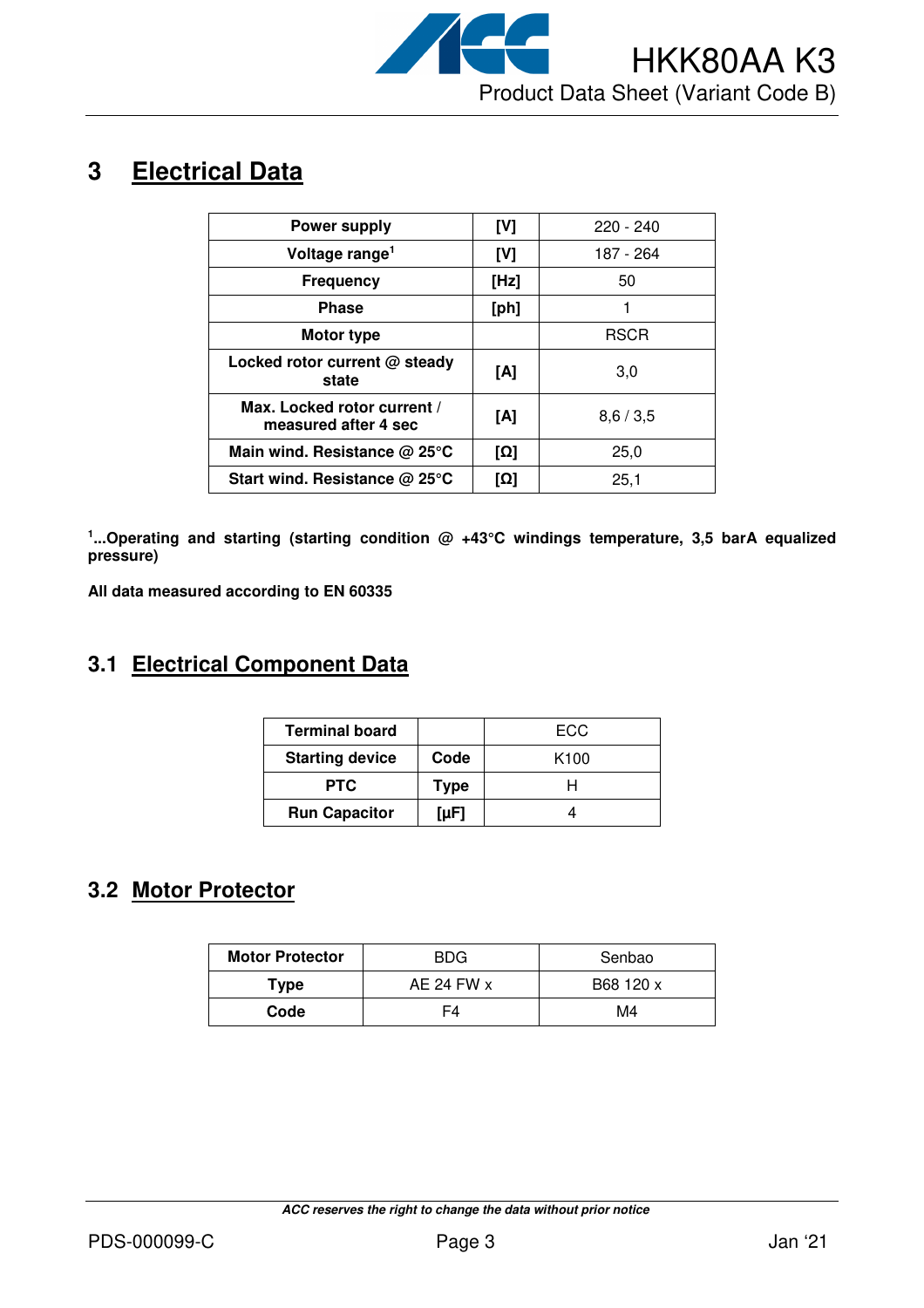

# **4 Performance Data**

### **4.1 Cooling Capacity, COP and Input Power**

**Performance Table Cooling Capacity @ ASHRAE / EN12900 (CECOMAF); 220V, 50Hz; [W]:** 

|            | Evap. temp. $[°C]$                  |                 | $-35$ | -30   | $-25$ | $-23,3$ | -20   | $-15$ | -10   |
|------------|-------------------------------------|-----------------|-------|-------|-------|---------|-------|-------|-------|
|            |                                     | 40              | 73,4  | 101,0 | 134,0 | 146,5   | 172,5 | 216,3 | 265,5 |
| ☺          | ုတ္ပ                                | 45              | 71,2  | 98,0  | 130,6 | 143,0   | 169,0 | 213,1 | 263,0 |
| temp.      | ASHRAE                              | 50              | 69,0  | 95,0  | 127,2 | 139,5   | 165,5 | 209,9 | 260,5 |
| Condensing |                                     | 55              | 66,8  | 92,0  | 123,0 | 136,0   | 162,0 | 206,7 | 258,0 |
|            |                                     | 60              | 64,6  | 89,0  | 120,3 | 132,5   | 158,5 | 203,5 | 255,5 |
|            | <b>EN12900</b><br>(CECOMAF)<br>[°C] | C <sub>55</sub> | 55,0  | 76,0  | 102,0 | 112,0   | 133,0 | 170,0 | 212,0 |

#### **Performance Table COP with RC @ ASHRAE / EN12900 (CECOMAF); 220V, 50Hz; [W/W]:**

| Evap. temp. $[°C]$ |                                     | $-35$           | $-30$ | $-25$ | $-23,3$ | -20  | $-15$ | -10  |      |
|--------------------|-------------------------------------|-----------------|-------|-------|---------|------|-------|------|------|
|                    |                                     | 40              | 1,38  | 1,68  | 1,97    | 2,07 | 2,26  | 2,56 | 2,85 |
| ☺                  | ု့ငြ                                | 45              | 1,32  | 1,60  | 1,87    | 1,97 | 2,15  | 2,42 | 2,70 |
| temp.              | ASHRAE                              | 50              | 1,27  | 1,52  | 1,78    | 1,87 | 2,04  | 2,29 | 2,55 |
|                    |                                     | 55              | 1,21  | 1,45  | 1,68    | 1,77 | 1,92  | 2,16 | 2,40 |
| Condensing         |                                     | 60              | 1,15  | 1,37  | 1,59    | 1,66 | 1,81  | 2,03 | 2,25 |
|                    | <b>EN12900</b><br>(CECOMAF)<br>[°C] | C <sub>55</sub> | 0.99  | 1,19  | 1,40    | 1,48 | 1,60  | 1,78 | 1,97 |

#### **Performance Table Input Power with RC @ ASHRAE / EN12900 (CECOMAF); 220V, 50Hz; [W]:**

| Evap. temp. [°C] |                                     | $-35$           | -30  | $-25$ | $-23,3$ | -20  | -15  | $-10$ |       |
|------------------|-------------------------------------|-----------------|------|-------|---------|------|------|-------|-------|
|                  |                                     | 40              | 53,0 | 60,2  | 68,0    | 70,8 | 76,2 | 84,6  | 93,2  |
| ☺                | ုတ္                                 | 45              | 53,7 | 61,2  | 69,7    | 72,6 | 78,6 | 87,9  | 97,4  |
| temp.            | ASHRAE                              | 50              | 54,5 | 62,4  | 71,4    | 74,7 | 81,2 | 91,5  | 102,1 |
|                  |                                     | 55              | 55,4 | 63,7  | 73,4    | 77,0 | 84,2 | 95,6  | 108,0 |
| Condensing       |                                     | 60              | 56,4 | 65,1  | 75,7    | 79,6 | 87,5 | 100,1 | 113,4 |
|                  | <b>EN12900</b><br>(CECOMAF)<br>[°C] | C <sub>55</sub> | 55,4 | 63,7  | 73,4    | 77,0 | 84,2 | 95,6  | 108,0 |